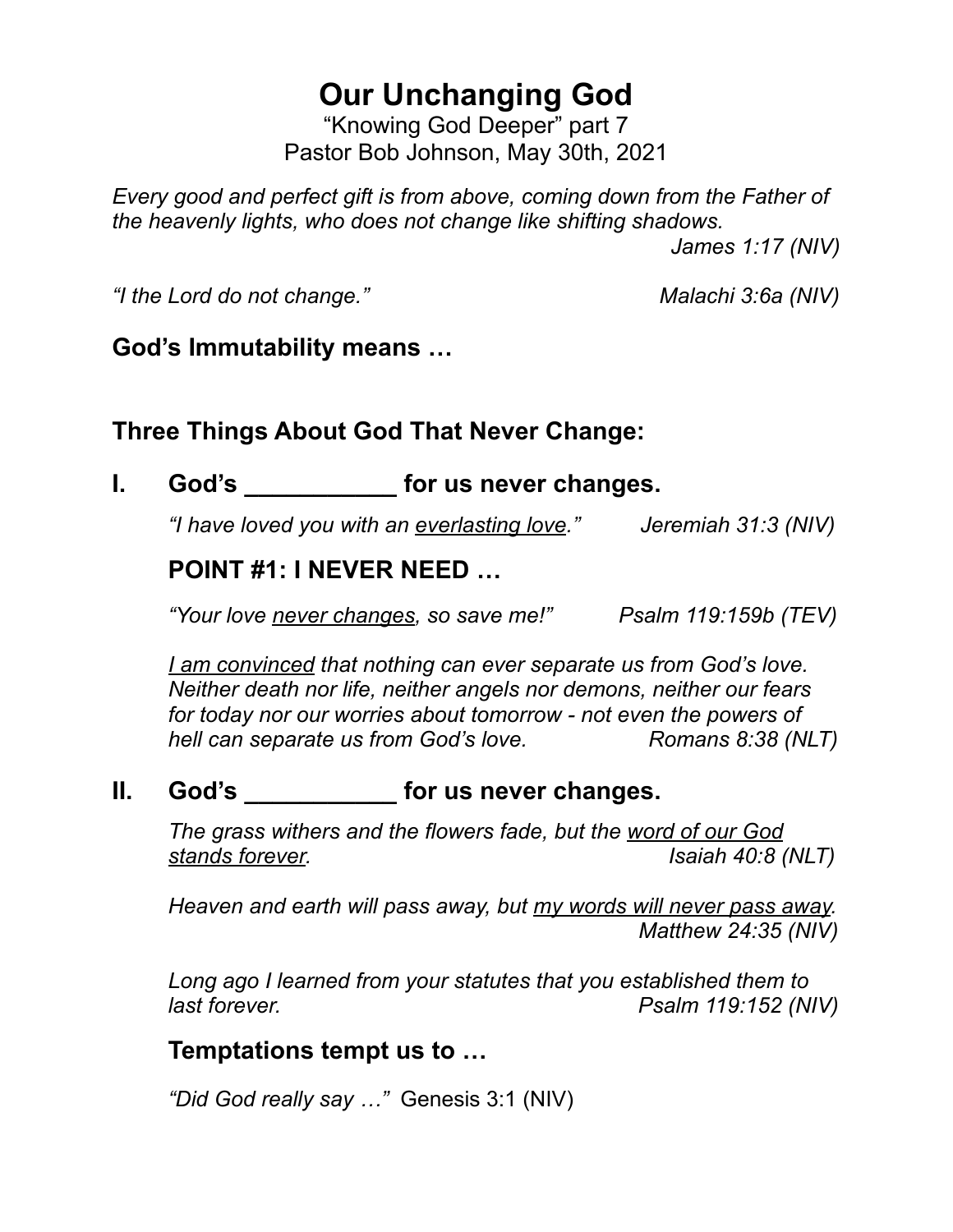*Therefore everyone who hears these words of mine and puts them into practice is like a wise man who built his house on the rock. Matthew 7:24 (NIV)*

## **POINT #2: STABILITY COMES FROM …**

(2 Timothy 4:3-4)

### **A helpful 'stress stabilizer' and 'sin avoider' is …**

*I have hidden your word in my heart that I might not sin against you. Psalm 119:11 (NIV)*

#### **III. God's \_\_\_\_\_\_\_\_\_\_\_ for us never changes.**

*The Lord Almighty has sworn, "Surely, as I have planned, so it will be, and as I have purposed, so it will stand." Isaiah 14:24 (NIV)*

*The plans of the Lord stand firm forever, the purposes of his heart through all generations.* Psalm 33:11 (NIV)

*He (God) is not a human being—he does not change his mind. 1 Samuel 15:29 (TEV)*

### **POINT #3: GOD DOESN'T HAVE …**

**God's purpose:** John 10:10, Ephesians 1:11-12

## **God's plan of salvation …**

*If you confess that Jesus is Lord and believe that God raised him from death, you will be saved.* Romans 10:9 (TEV)

*Jesus Christ is the same yesterday and today and forever. Hebrews 13:8 (NIV)*

*Those who trust in the Lord are steady as Mount Zion, unmoved by any circumstance. Psalm 125:1 (LB)*

*From the ends of the earth, I cry to you for help when my heart is overwhelmed. Lead me to the towering rock of safety.*

 *Psalm 61:2 (NLT)*

**For a free audio or video copy of this message, go to GracePointSD.com and/or search Grace Point Church San Diego on your Podcast App**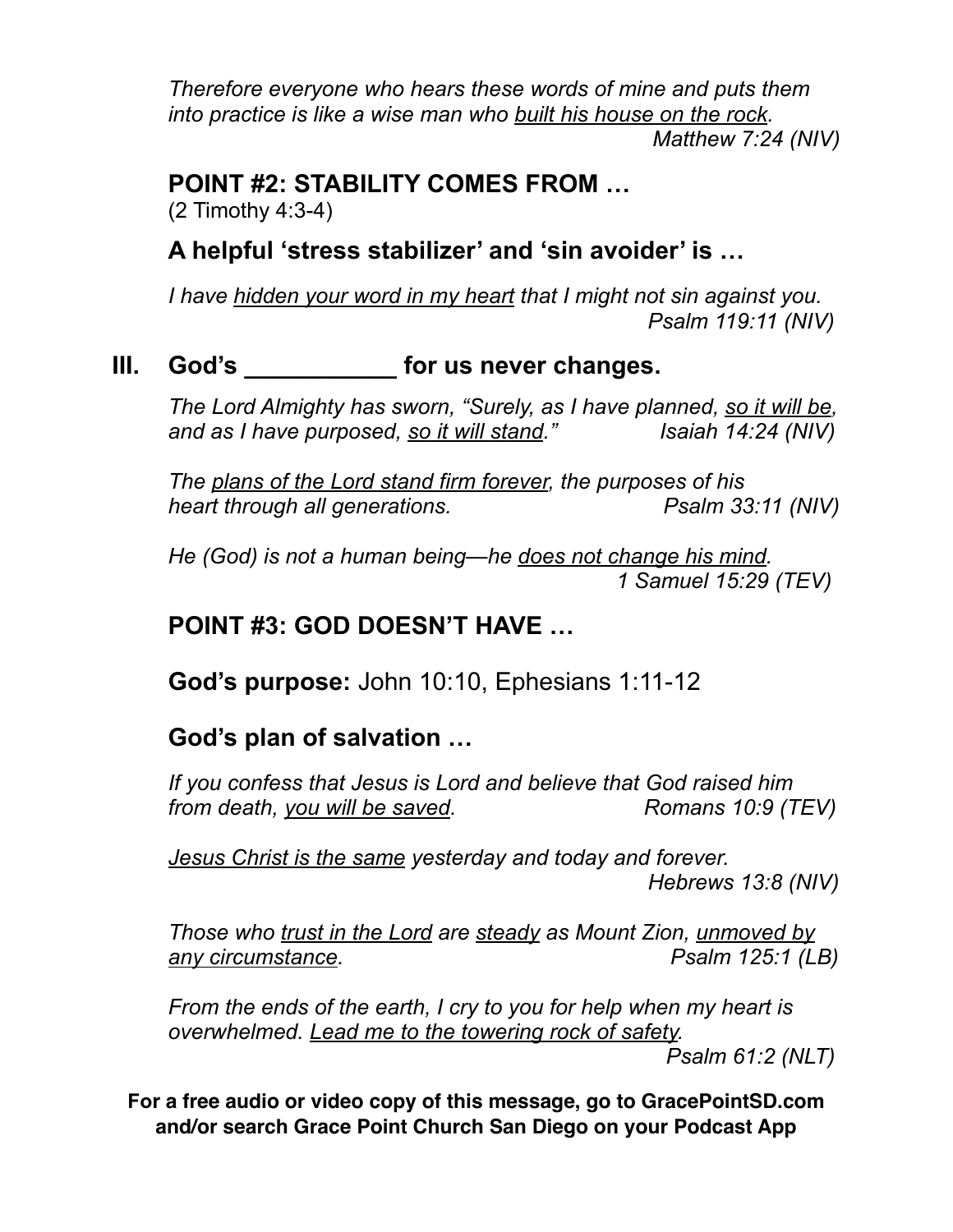## **This Week's GPC Discussion Guide:**

Welcome to the seventh week our 10 week study and discussion based on our current Sunday series at GPC called, "Knowing God Deeper".

Each week we will reflect on one of the names of God found in the Old Testament. Each of these names are windows into an aspect of God's character.

The more we understand God's character, the deeper we can know God personally, increase our trust in Him and experience His peace.

It is our prayer at GPC for our Sundays and small groups to provide the encouragement we all need to support each other as we desire to grow closer to God and build friendships in the coming weeks.

Each week, we will be using the same set of questions as we focus in on the ten different names of God that will be the focus of this series.

## **Getting Started …**

In the last seven days or so, what has encouraged you (big or small) that we can rejoice with you over? … and / or …

What has challenged you, stretched you, possibly brought some discouragement your way (big or small) … that we can offer our support and prayers for each other?

## **Quick Review …**

In this week's description of God, we reflected on how God is Immutable or 'never changing'.

From the passages and insights that were shared on Sunday, was there anything you heard for the first time or that caught your attention, challenged you, encouraged you, or stretched your thinking?